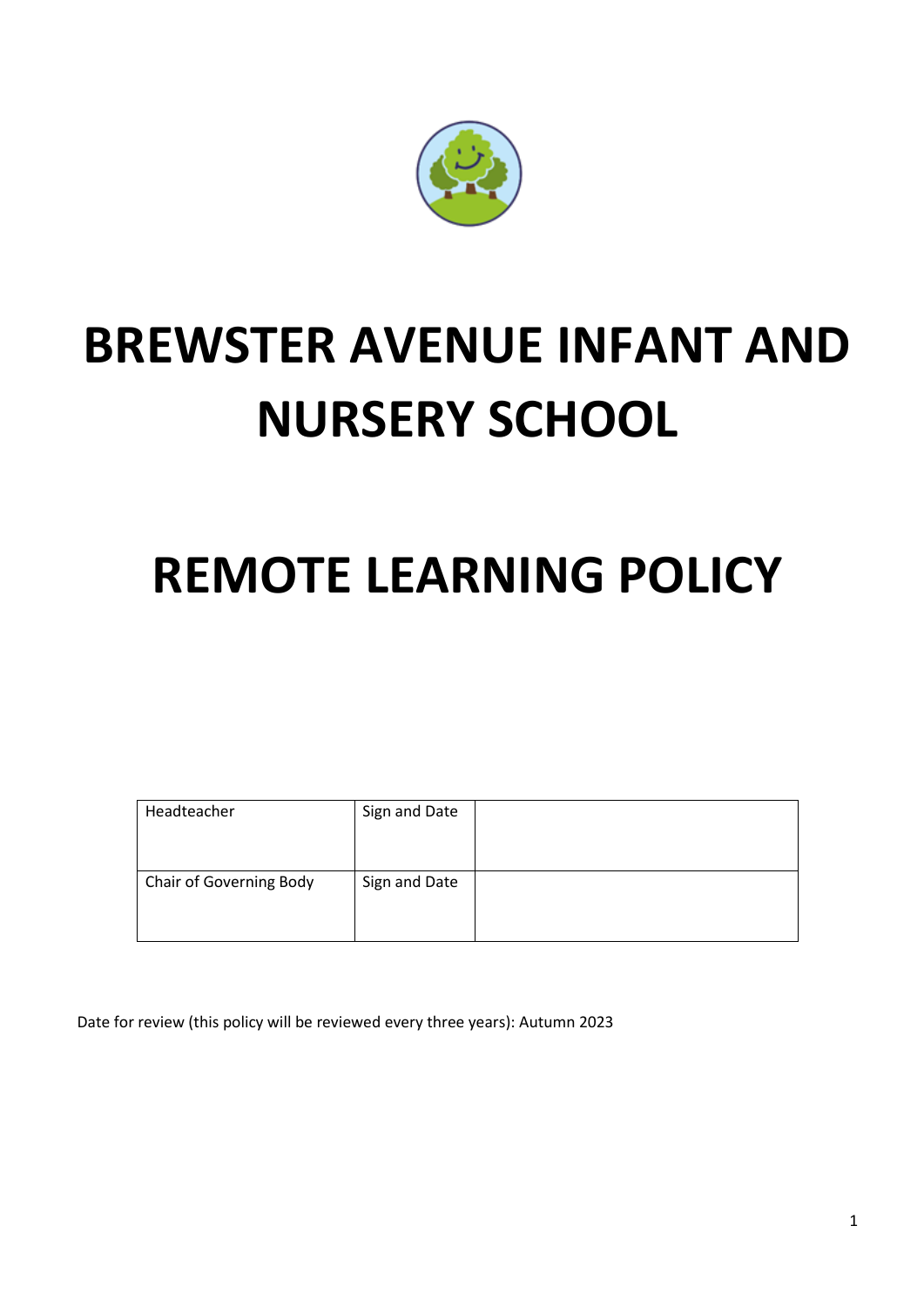## **1. Aims**

This Remote Education Policy aims to:

- Outline the school's approach to educating pupils who will not be attending school, as a result of government guidance or the closure of a bubble
- Make clear our expectations of staff who are self-isolating but healthy and able to continue planning, teaching and assessing pupils' work
- Ensure that remote education is offered as soon as it becomes necessary
- Ensure consistency in the approach to remote learning for all pupils, including those with SEND, who aren't in school through use of quality online and offline resources
- Provide clear expectations to members of the school community with regards to delivering high quality interactive remote learning
- Include continuous delivery of the school's broad curriculum, as well as support of pupils' wellbeing
- Ensure that pupils learn new facts and concepts, as well as reinforcing prior learning
- Ensure that pupils engage in learning they would have completed had they been in school as normal
- Ensure that online tools used enable appropriate interaction with pupils, the assessment of their work and the provision of feedback
- Provide training for staff about the appropriate use of online platforms so that pupils and staff are effectively safeguarded and that data protection guidelines are adhered to
- Support effective communication between the school and families so that parents and pupils can access and make the best use of resources
- Ensure that pupils who lack any necessary equipment have this sourced for them, or alternatives provided

## **2. Who is this policy applicable to?**

- Children who are absent because they are awaiting test results and the household is required to self-isolate. The rest of their school bubble are attending school and being taught as normal. Individual pupils who are unable to attend will be supported on a case-by-case basis by providing them with work which will broadly mirror that being taught to the rest of the class who remain in school
- Children who are part of a whole bubble which is not permitted to attend school because a member of their bubble has tested positive for Covid-19.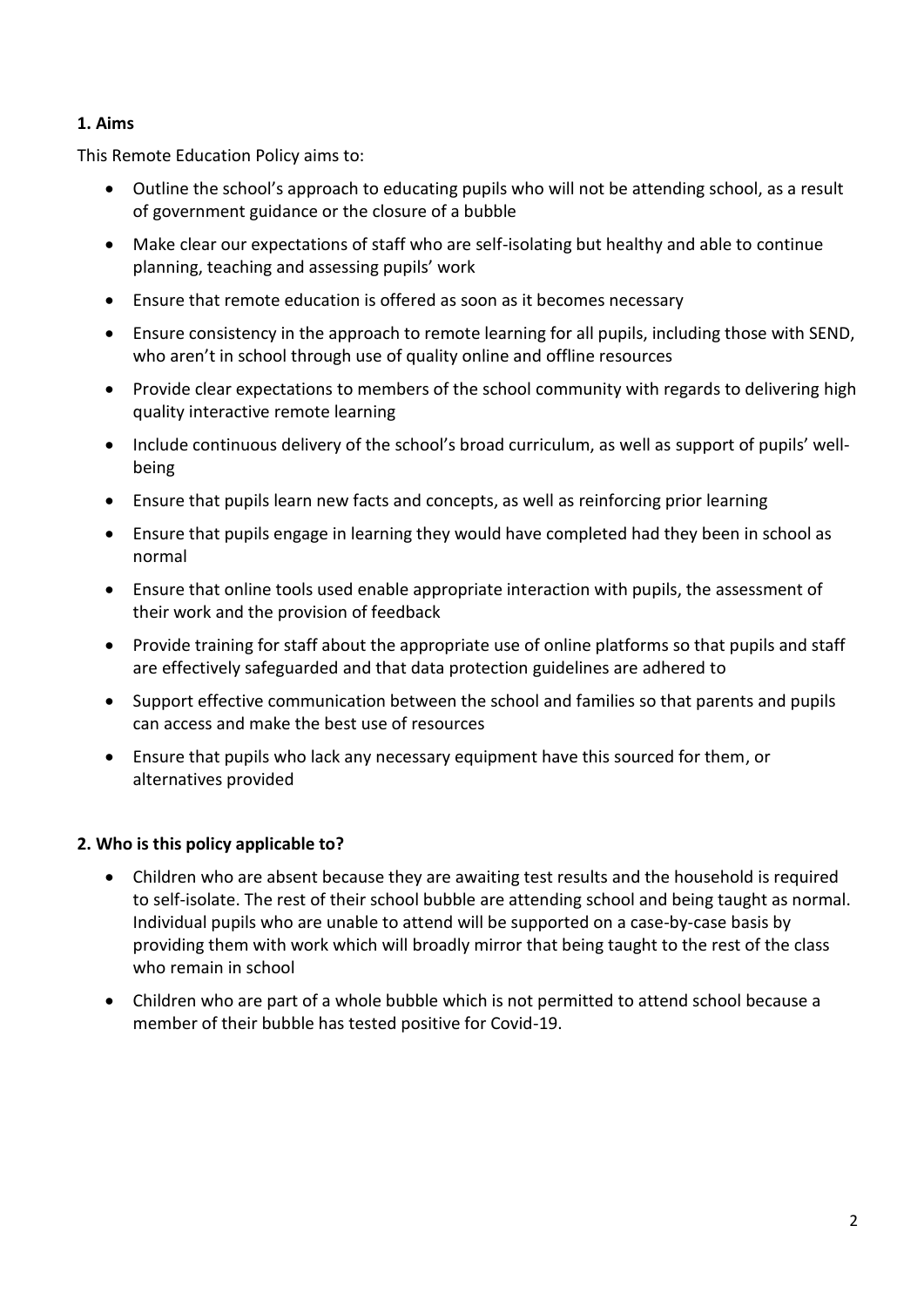## **3. Resources**

Resources to deliver this Remote Education Plan include:

- Use of Evidence Me to upload links to work set each day and provide feedback and support
- Use of recorded videos (uploaded to Evidence Me) to deliver a phonics/ communication and language session daily
- Use of online resources including Oak Academy
- An exercise book and small stationery pack and when necessary other books and learning materials
- Tablets or laptops to lend to families who a tablet or laptop and data cards for those who don't have broadband
- Phone calls or small group Zoom sessions weekly, prioritising families that are not communicating via Evidence Me or email

## **4. Approaches to Learning: Our Principles**

The following principles, informed by the DfE's requirements in respect of remote learning, underpin our approach:

- Planning will be informed by the feedback from previous remote learning
- Pupils will study a broad range of subjects, including phonics, literacy, maths, science and a range of age appropriate foundation subjects each week e.g. history, geography, RE, art and DT, dependent on the long term plan
- Pupils will learn new facts and concepts, as well as completing activities that reinforce their prior learning
- Those who cannot attend school will access similar learning to that which their bubble is completing within school
- Activities will be varied and not solely consist of 'screen time'; for example, activities to complete in exercise books, phonics games, reading, practical activities and exercise and PE
- Teachers will have access to a variety of resources to share remotely, such as Oak Academy, BBC Bitesize, Phonics Play
- Resources will be quality assured by senior leaders
- All pupils will have access to the resources they need to learn. We will ensure this by sending home laptops/ tablets and data cards to those who do not have access to broadband and/ or a tablet or laptop
- SEND will not be a barrier to accessing the curriculum at home, because the school will work in partnership with families to provide differentiated and bespoke learning activities for children with EHCPs
- Leaders will measure engagement in remote learning by monitoring class emails and Evidence Me observations and class teachers weekly Communication Logs use this information to review provision and make changes as necessary.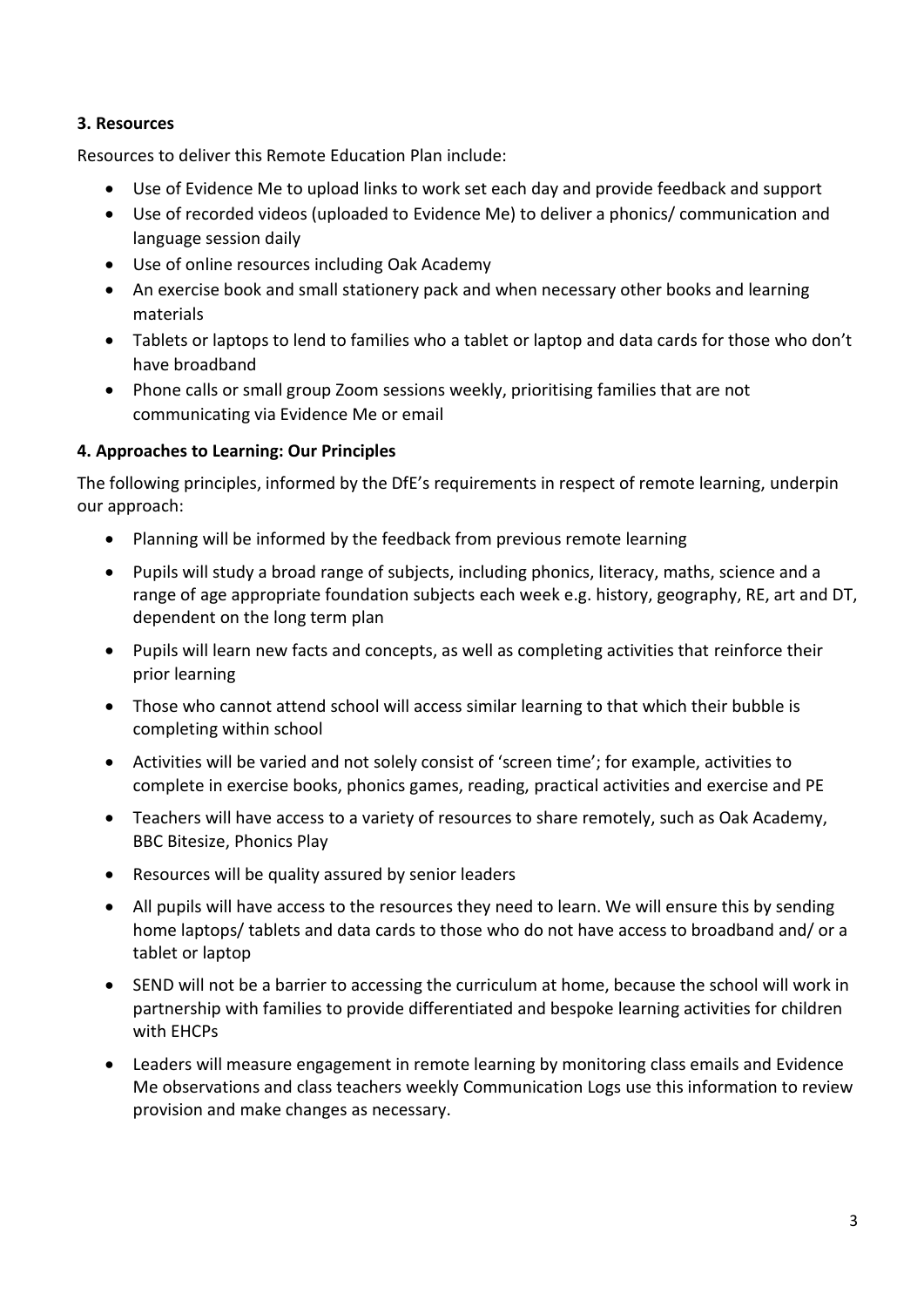## **5. Working with Parents**

We are committed to working in close partnership with families, and providing remote learning in different ways when that is necessary to suit the needs of particular pupils, such as those who have special educational needs and disabilities (SEND).

We have provided guidance to parents on how to use Evidence Me. Resources will be shared with pupils and parents via Evidence Me or by email.

We encourage parents to support their children's work, and to establish a routine based around the school day wherever possible, though we recognize that parents may be working from home and/ or educating siblings and laptops and tablets may also need to be shared.

Should parents be unable to access online work for any reason, they should contact the class teacher via email in the first instance so that arrangements can be made.

We regularly promote e-safety in school with children and with parents via our weekly newsletters and will continue to remind everyone about the importance of online safety at home.

## **6. Roles and responsibilities**

## **Senior leaders**

Senior leaders are responsible for:

- Co-ordinating the remote learning approach across the school including monitoring pupils' engagement
- Lead virtual staff meetings to ensure consistency
- Monitoring the effectiveness of remote learning
- Ensuring that staff, pupils and parents benefit from appropriate guidance about remote learning
- Ensuring that resources fully support teachers and pupils so that remote learning can take place without hindrance in this respect
- Monitoring the security of remote learning systems, including data protection and safeguarding considerations
- Host weekly celebration assemblies and other whole school/ community event
- s via Zoom

## **Teachers**

Teachers will be provided with the necessary training on how to use Evidence me and Oak Academy. When exclusively providing remote learning, teachers must be available between 9am and 4pm Teachers unable to work for any reason during this time should follow the usual absence procedures. When providing remote learning, teachers are responsible for:

- Setting work:
	- o Teachers will set work for the pupils in their class, that is meaningful and ambitious and follows the planned curriculum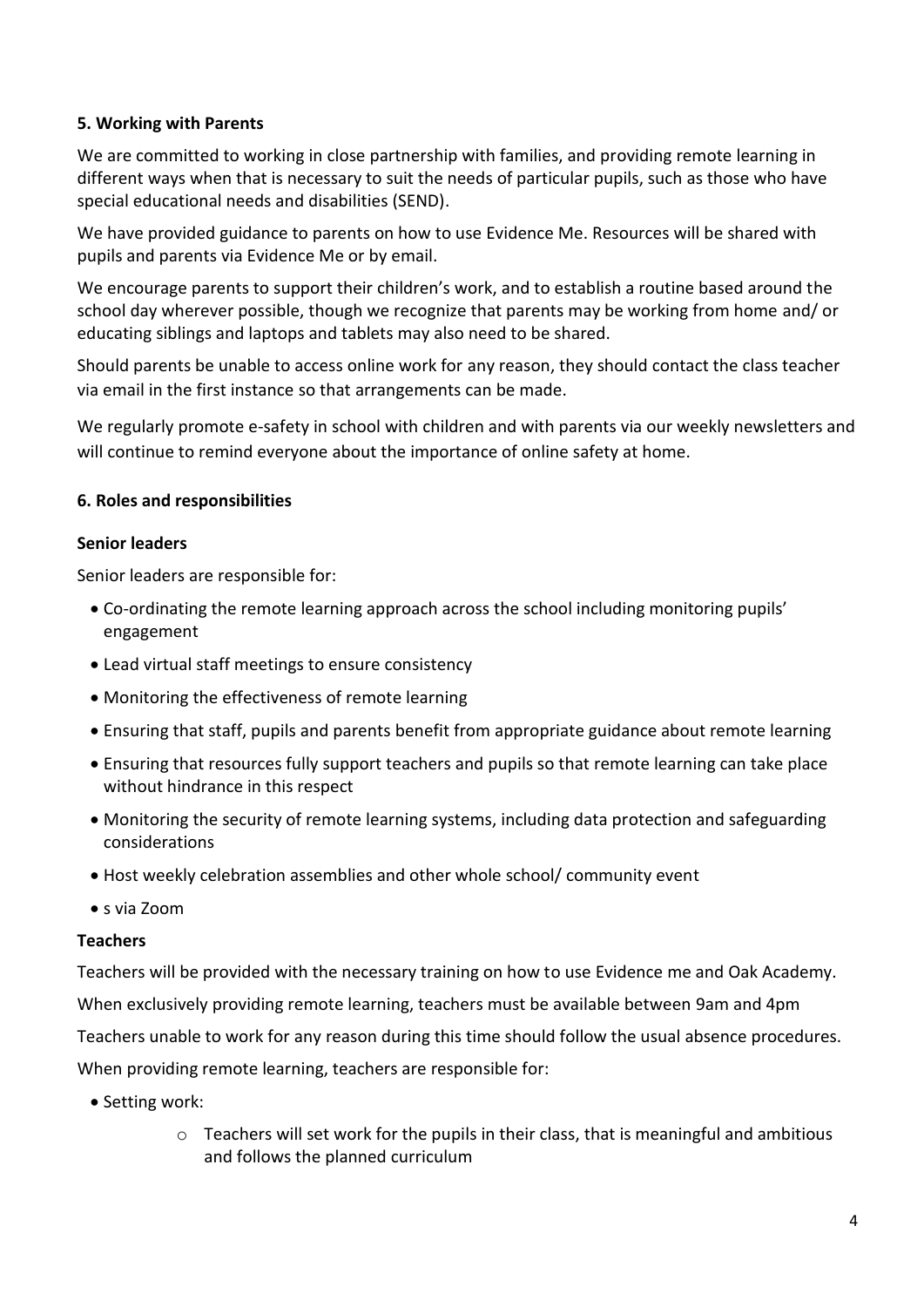- o The work set should total 3 hours and include phonics (recorded video), English, maths and one foundation subject each day. There is a daily expectation that children will read and engage in at least 30 minutes of physical activity.
- o Teachers will set work using Evidence Me
- Providing feedback on work:
	- o All emails and observations on Evidence Me
	- o Verbal/ group feedback during weekly Zoom sessions or phone calls
- Keeping in touch with pupils who aren't in school and their parents:
	- $\circ$  Teachers are expected to make daily contact, via email and/ or Evidence me and at weekly contact via a small group Zoom session or by phone
	- o If there is a concern around the level of a pupil's engagement, the teacher should phone the parents and discuss how home learning is going and any further support required
	- o Teachers should use their class email address and Evidence Me to communicate with parents and pupils
	- o Teachers can host weekly Zoom sessions with groups of 5 or 6 children to facilitate peer interaction and provide motivation and feedback as required
	- o Where a parent has a question of query that cannot be answered immediately, this should be done within 24 hours. If the matter cannot be resolved within that period, the teacher will acknowledge the email and explain to the parent the reasons for the delay and the actions they are taking
	- $\circ$  Where a family displays difficult behaviour or is unable/unwilling to comply, teachers will inform a senior leader
	- $\circ$  Calls made using personal phones must have 141 inserted before the recipient's number so that their phone number is hidden from view
	- $\circ$  Any complaints or concerns shared by parents or pupils should be reported to a senior leader
	- o Any safeguarding concerns, refer immediately to the DSL
- Staff who are required to self-isolate are expected to:
	- o Follow the normal reporting procedure for planned absence
	- $\circ$  Obtain a test and share the result of it with school so that appropriate plans can be made
	- $\circ$  If unwell themselves, teachers will be covered by another staff member. Planning and other activities will not be undertaken until the teacher is fit for work.

#### **Teaching Assistants**

Teaching assistants must be available during their usual working hours.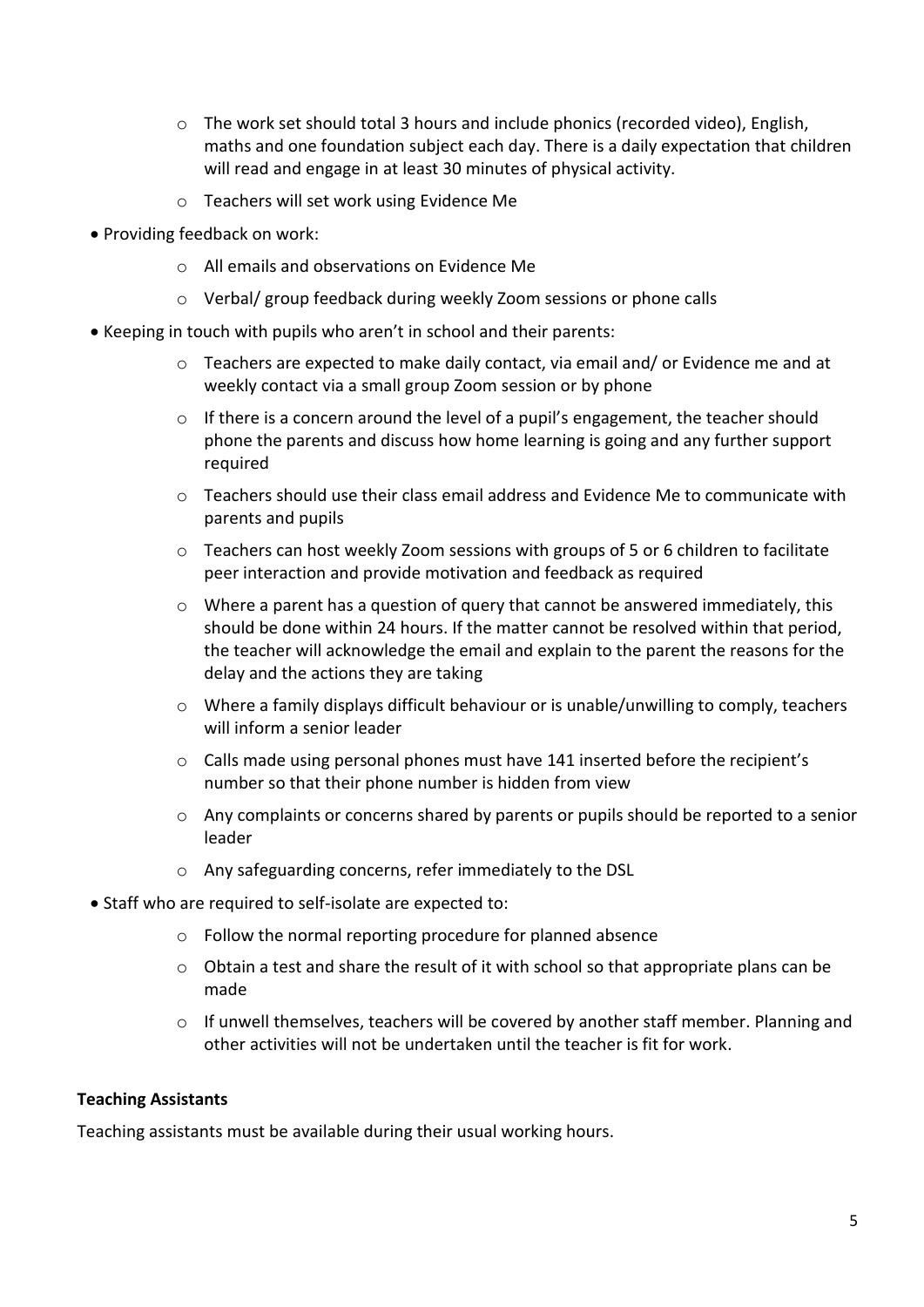If they are unable to work for any reason during this time, for example due to sickness or caring for a dependent, they should report this using the normal absence procedure.

During the school day, teaching assistants must complete tasks as directed by a member of the SLT. The following tasks/roles are examples and do not constitute an exhaustive list:

- Cover in other areas of the school as directed by the Headteacher or Deputy Head/SENCOs
- Assisting the class teacher with supporting pupils
- Preparing home learning resources
- Undertake CPD training (including remote or online)
- Attend virtual meetings with colleagues
- Communicate with parents
- Completion of work that accords with school improvement priorities

## **Designated safeguarding lead**

The DSL is responsible for managing and dealing with all safeguarding concerns. For further information, please see the Safeguarding and Child Protection Policy.

## **The SENCO**

- Ensuring that pupils with EHC plans continue to have their needs met while learning remotely, and liaising with the headteacher and other organisations to make any alternate arrangements for pupils with EHC plans
- Identifying the level of support required by pupils

## **Pupils and parents**

Staff can expect pupils learning remotely to:

- Be contactable during the school day
- Complete work to the deadline set by teachers
- Seek help if they need it, from teachers or teaching assistants
- Alert teachers if they're not able to complete work

Staff can expect parents with children learning remotely to:

- Wherever possible, maintain a regular and familiar routine for learning
- Support their children in their reading as far as they are able, so that they continue to read their home reading book or access online reading resources
- Support their children's work as far as they are able, by discussing the work together and making appropriate plans for its completion. This can include providing a suitable place to work and encouraging their children to focus
- Make the school aware if their child is sick or otherwise cannot complete work, or if the online platform does not work on their devices, whereupon alternative resources will be offered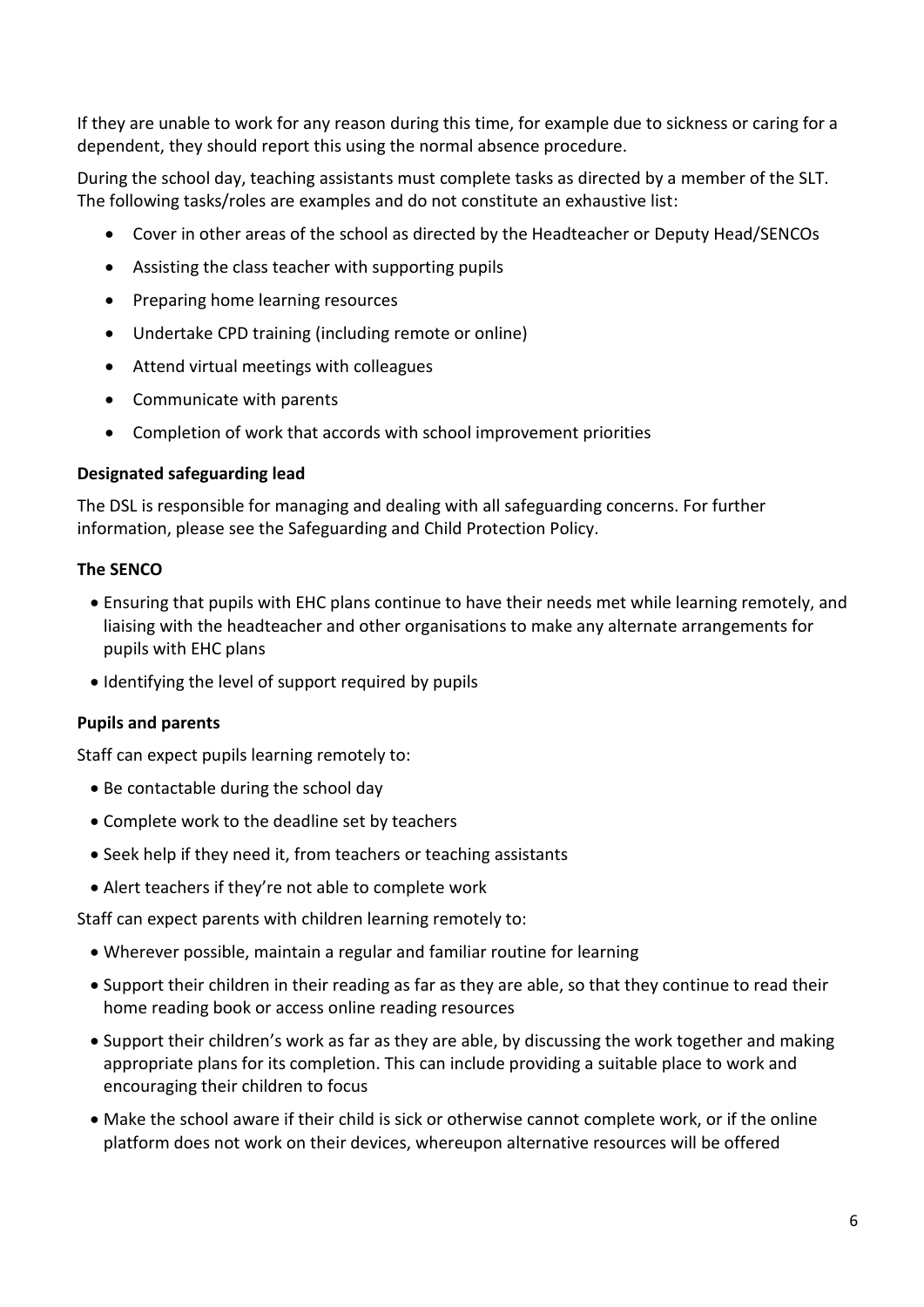- Seek help from the school if they need it, communicating with class teachers by Evidence Me or email or by contacting the school office by phone or email
- Be respectful when making any complaints or concerns known to staff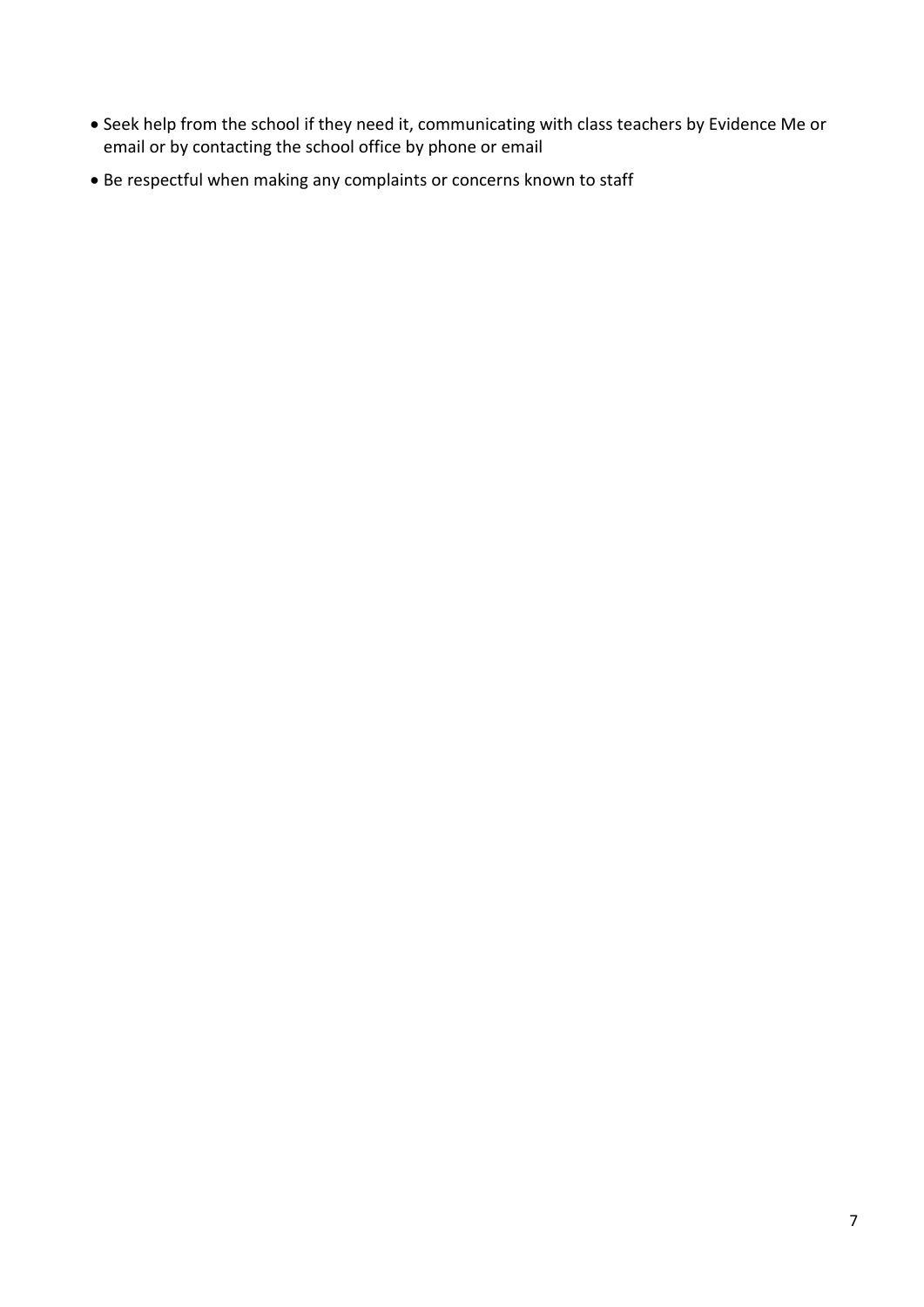## **Governing Body**

The governing body is responsible for:

- Monitoring the school's approach to providing remote learning to ensure education remains as high quality as possible
- Ensuring that staff are certain that remote learning systems are appropriately secure, for both data protection and safeguarding reasons

## **7. Personal Data**

Staff members may need to collect and/or share personal data, such as information on pupils' attainment or their contact details. This is necessary in furtherance of the school's official functions and therefore individuals will not need to provide authorisation for this to happen. However, staff are reminded to collect and/or share as little personal data as possible online, and should speak to the headteacher if they are unsure. Teachers and teaching assistants should not store pupils' personal data on their own electronic devices.

## **8. Keeping Devices Secure**

All staff members will take appropriate steps to ensure their devices remain secure. This includes but is not limited to:

- Using strong password protection, with passwords that are at least 8 characters, with a combination of upper and lower case letters, numbers and special characters
- Ensuring the hard drive is encrypted, so that if the device is lost or stolen the files on the hard drive cannot be accessed by attaching it to a new device
- Making sure the device locks automatically if left inactive for a period of time
- Not allowing family or friends to use the device
- Storing the device securely to avoid theft
- Ensuring that anti-virus and anti-spyware software is up to date
- Installing updates to ensure that the operating system remains up to date

## **9. Safeguarding**

Staff should ensure that all safeguarding concerns are reported immediately to a safeguarding officer. If you are unable to contact someone and it is an urgent matter, speak to a member of the senior leadership team. All safeguarding policies and procedures continue to apply. Please follow the guidance that you were given during the annual update training in January 2020.

Staff must ensure all communication with parents and pupils is conducted through Evidence Me or the school email following normal guidance and ensure this remains professional. Staff should keep a log of phone calls made, date, time and who they spoke to.